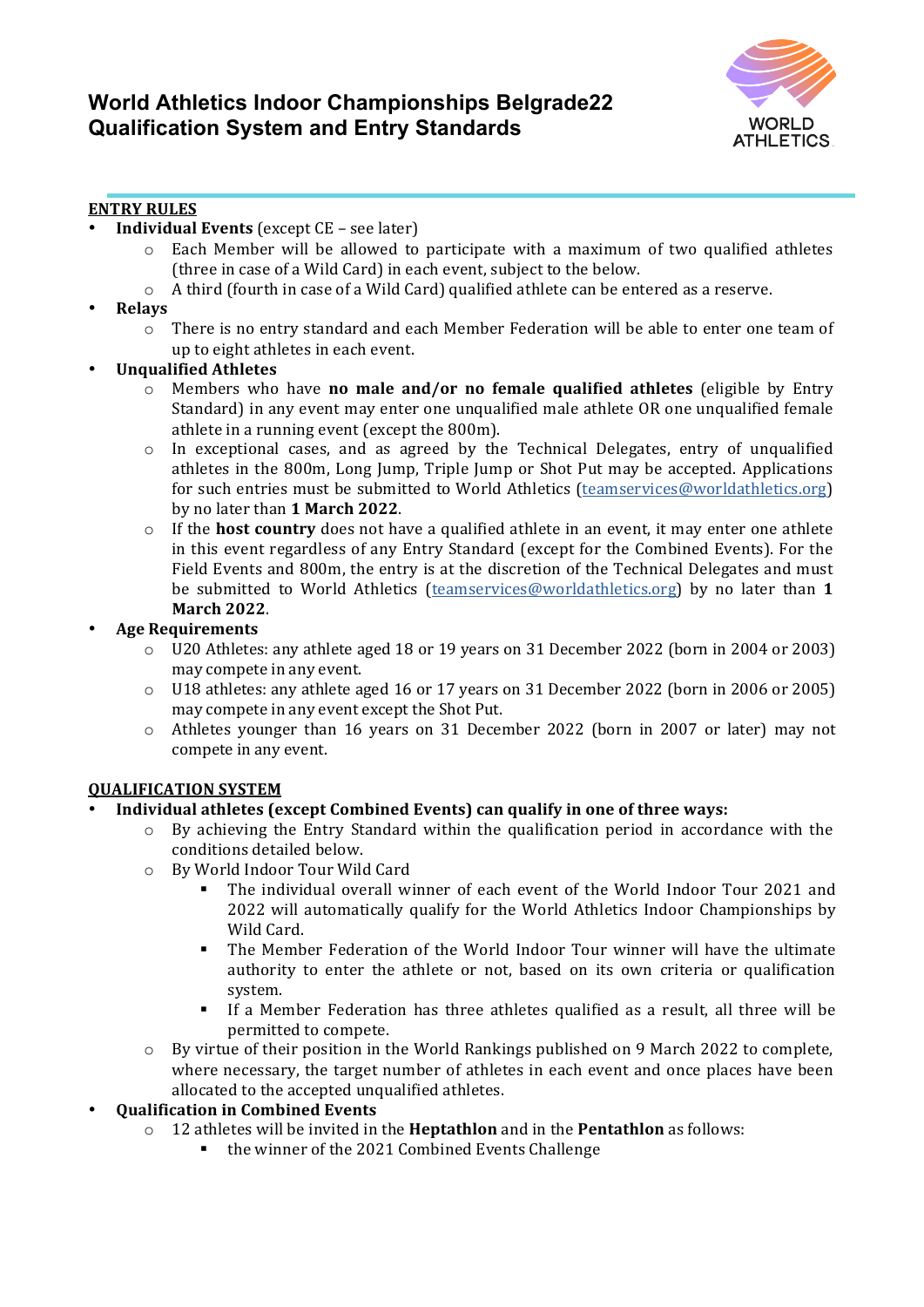## **World Athletics Indoor Championships Belgrade22 Qualification System and Entry Standards**



- the five best athletes from the  $2021$  Outdoor Lists (as at 31 December 2021), limited to a maximum of one per country
- the five best athletes from the 2022 Indoor Lists (as at 1 March 2022)
- one athlete which may be invited at the discretion of World Athletics
- $\circ$  In total no more than two male and two female athletes from any one Member will be invited. Upon refusals or cancellations, the invitations will be extended to the next ranked athletes in the same lists respecting the above conditions.

## • **Athletes qualified by World Rankings**

- $\circ$  Following the end of the qualification period and the submission of Final Entries, World Athletics shall, for each event (except relays and combined events), assess the number of athletes entered based on:
	- Qualification by entry standard
	- Qualification by Wild Card
	- Accepted unqualified entries (including host country)
- $\circ$  In those events where the target number of entries (see below) has not been reached, World Athletics shall invite the athletes with the next best World Rankings position (based on list issued on 9 March) in order to reach the established target number while respecting the maximum quota by Member Federation by event.

*NB:* In order to pro-actively identify those athletes who would be available to compete at the WIC and therefore help with the invitation process, MF are asked to inform World Athletics of any athletes in the World Rankings as at 31 December 2021 who would not be competing at the WIC even if qualified.

- o Upon refusals or cancellations, invitations shall be extended to the next eligible athlete at the sole and exclusive discretion of World Athletics.
- $\circ$  In case of ties, these will be broken in favour of the athlete with the best Performance score.
- $\circ$  Invitations shall be sent by email to the official email address of the Member Federation  $(xxx@mf.worldathletics.org)$  and replies shall be expected within 24 hours, otherwise the invitation shall be understood as declined and the next ranked athlete shall be invited.
- $\circ$  Where required, amendments to the Final Entries will be made directly by World Athletics

### **TARGET NUMBER OF ATHLETES/TEAMS BY EVENT**

The target number of athletes/teams by event will be as follows:

| <b>Events</b>                    | <b>Target Number</b> |
|----------------------------------|----------------------|
| 60 <sub>m</sub>                  | 56                   |
| 400m                             | 30                   |
| 800m                             | 18                   |
| 1500m                            | 18                   |
| 3000m (Men's)                    | 24                   |
| 3000m (Women's) - straight final | 15                   |
| 60m hurdles                      | 48                   |
| High Jump, Pole Vault            | 12                   |
| Long Jump, Triple Jump, Shot Put | 16                   |
| <b>Combined Events</b>           | 12                   |
| Relays                           | n/a                  |